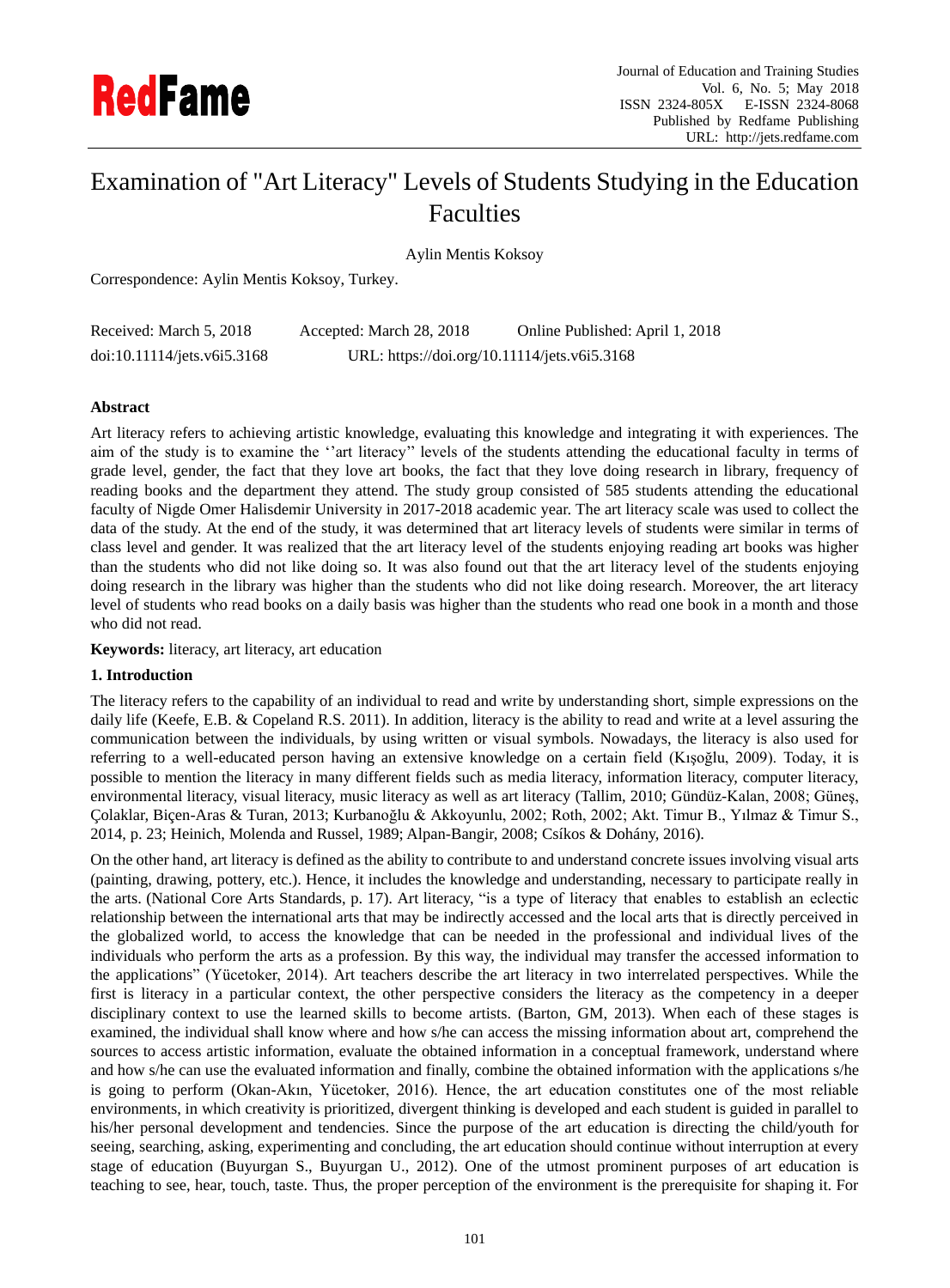creativity, looking is not enough, it is necessary to "see", while the hearing is not enough, it is necessary to "understand". Also, it is not enough just to touch, but it is necessary to "understand what is touched" (San, 1985).

Thanks to art education, the individual may interact with the cultural environment and communicate; hence, s/he will be more powerful and understandable. The art education aims to train creative and constructive individuals who have a developed visual perception, who are capable of expressing themselves through artistic way and recognize, learn, protect the culture they live in, assume the responsibility for communicating the culture to future generations and respect the world's cultural heritage. Hence, it is important to attach importance to the art education with appropriate programs at every level of education, without interruption, for achieving these objectives. However, there is no sufficient study conducted in this field. Thus, the purpose of this study is to determine the art literacy levels of students studying at the faculty of education, to inform about literacy applications and to enable them to use the conceptual knowledge in the art applications.

In order to achieve and evaluate the results in light of this objective, the following sub-objectives were required to be included in the study.

Among art literacy of the students studying at the education faculty;

- Is there a difference in terms of class level?
- Is there a difference in terms of gender?
- Is there any difference in terms of enjoyment of reading art books?
- Is there any difference in terms of enjoyment from doing research in the library?
- Is there any difference in terms of reading frequency?
- Is there a difference in terms of the levels of the department?

## **2. Method**

#### *2.1 Research Model*

This study, aiming to examine whether gender, class level, enjoyment of reading books, enjoyment of using the library, reading frequency and department variables, is designed as a causal-comparative study. Fraenkel, Wallen, and Hyun (2011) reported in their causal-comparative study that researchers are striving to examine the causes or consequences of differences between groups of individuals.

## *2.2 Study-Group*

The study group of the research consisted of 585 undergraduates attending the Faculty of Education at Nigde Omer Halisdemir University, who were volunteers to participate. (396 of whom are female, 189 of whom are male). 149 undergraduates attending the department of primary education, 124 undergraduates attending the department of Social Science teaching, 42 undergraduates studying Turkish teaching, 59 undergraduates from the department Psychological Counselling and Guidance, 92 undergraduates from Maths teaching, 89 undergraduates from Science teaching and 30 undergraduates attending ICT, who were at the  $3<sup>rd</sup>$  or  $4<sup>th</sup>$  grade, took part in the research.

## *2.3 Data Collection Tools*

The "Art Literacy Scale" created by Yücetoker (2014) was used as data collection tool in the study. The art literacy scale is classified using 5-response Likert type scale; "I don't have difficulty at all", "I don't have difficulty", "I am indecisive", "I have difficulty" and "I have little difficulty". The scale consists of 4 sub-factors as "Using Art Literacy Knowledge", "Defining Information Need for Art Literacy", "Transferring Art Literacy Knowledge into Performance", "Reaching Art Literacy Information".

#### *2.4 Data Analysis*

The data-set was examined before starting the data analysis in the study. It is ascertained that there is no value, which was wrongly entered in the dataset and there is no missing data. Z-scores were calculated to comprehend if there were outliers in the data set. In this direction, it was found that four observations exceed 3. 29 in Z scores. Thus, these observations have been removed from the dataset. For the assumption of normality, skewness and kurtosis values and histogram graphs are examined. It was found that the skewness and kurtosis values were approaching zero. When the histogram graphs were examined, it was comprehended that the data set fulfills the requirements for the assumption of normality. For the homogeneity of the variances, a Levene's test was performed and it was observed that the assumption for homogeneity of variances is fulfilled. In the light of these results, independent groups t-test and one-way variance analysis techniques were used for data analysis. The margin of error in the study was accepted as .05.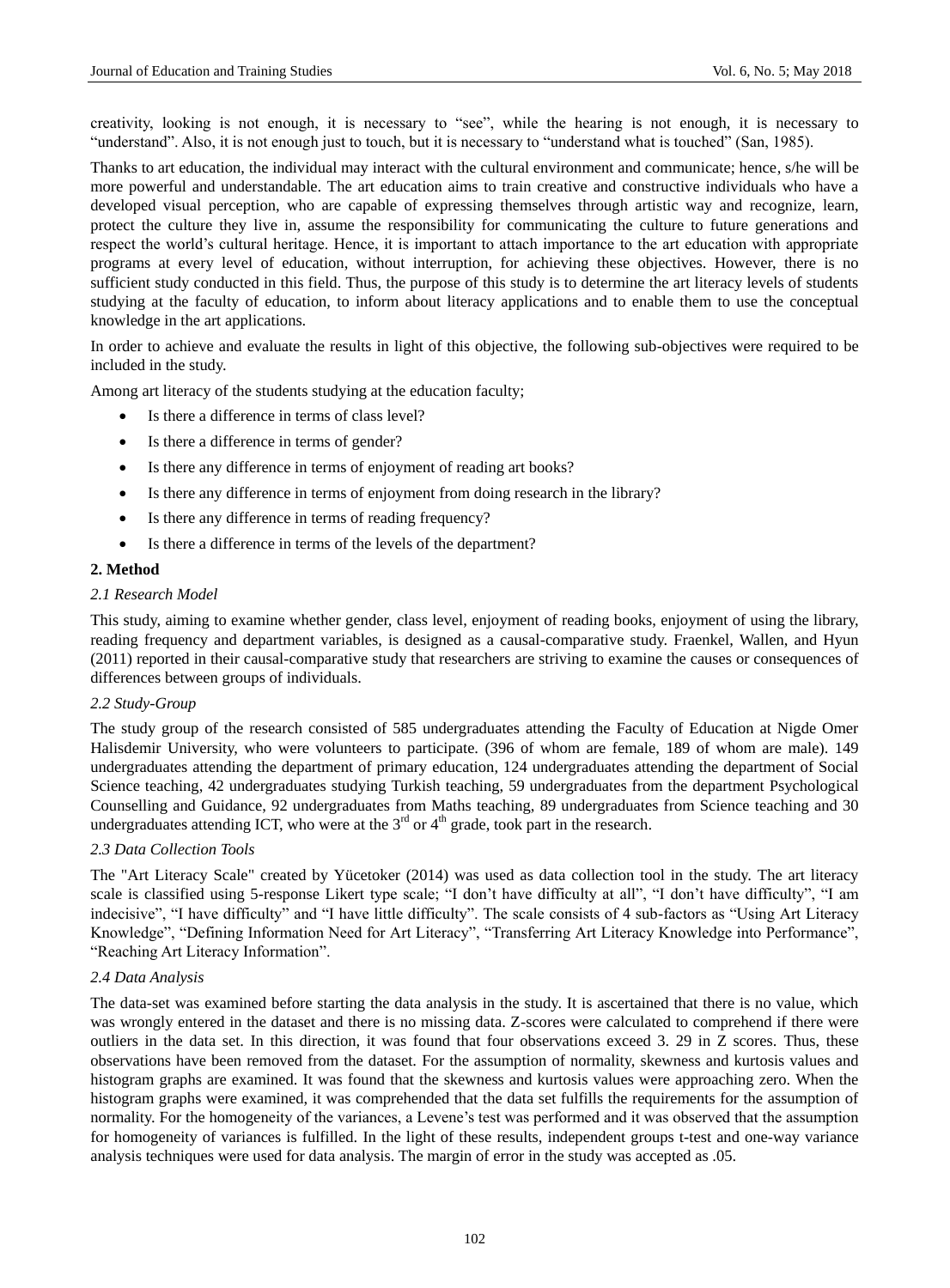#### **3. Findings**

Independent groups t-test technique was used to examine whether art literacy varied in terms of class level, gender, enjoyment of reading and enjoyment of using the library, and the findings are revealed in the following tables.

*3.1 Findings on Art Literacy in Terms of Class Level Variance*

Table-1a. Examining the art literacy knowledge in terms of class level

| <b>Class Level</b> | n | M              | SD. |      |
|--------------------|---|----------------|-----|------|
| 3rd Grade          |   | 306 31.74 6.56 |     | - 78 |
| 4th Grade          |   | 279 32.15 6.02 |     |      |

There is no significant difference in the level of using art literacy knowledge in terms of class level variables  $(t(583)=$ -.78, *p*>05). In other words, the levels of using the art literacy knowledge of the third and fourth-grade students studying in the education faculty are similar.

Table-1b. Examination of defining information need for art literacy in terms of class level

| Class Level n            |     | М          | SD |         |  |
|--------------------------|-----|------------|----|---------|--|
| 3rd Grade 306 16,35 3,47 |     |            |    | $-1.27$ |  |
| 4th Grade                | 279 | 16.72 3.48 |    |         |  |

There is no significant difference in the level of defining information need for art literacy in terms of class level variance  $(t(583)= -1.27, p> .05)$ . In other words, the levels of defining the information need for art literacy of 3<sup>rd</sup> and 4 th -grade students studying in the education faculty are similar**.** 

Table-1c. Examination of transferring art literacy knowledge into performance in terms of class level

| Class Level n |     | M              | SD |         |  |
|---------------|-----|----------------|----|---------|--|
| 3rd Grade     |     | 306 19.78 4.98 |    | $-1.06$ |  |
| 4th Grade     | 279 | 20,19 4.25     |    |         |  |

There is no significant difference in the level of transferring art literacy knowledge into performance in terms of class level variance( $t$ (583) = -1.06,  $p$  > .05). In other words, the levels of transferring art literacy knowledge into the performance of 3rd and 4th-grade students studying in the education faculty are similar**.**

Table-1d. Examination of reaching art literacy information in terms of class level

| Class Level n |     | М              | SD |     |
|---------------|-----|----------------|----|-----|
| 3rd Grade     |     | 306 17.92 3.80 |    | .02 |
| 4th Grade     | 279 | 17.91 3.51     |    |     |

There is no significant difference in the level of reaching art literacy information in terms of class level variance  $(t(583)=02, p>05)$ . In other words, the level of reaching the art literacy information of 3rd and 4th-grade students, studying in education faculty, is similar.

*3.2 Findings on Art Literacy in Terms of Gender Variance*

Table-2a. Examination of using the art literacy knowledge in terms of gender

| Gender n              |      | М          | SD | t    |
|-----------------------|------|------------|----|------|
| Female 396 31.91 6.21 |      |            |    | - 17 |
| Male                  | 189. | 32,00 6.51 |    |      |

There is no significant difference in the level of using art literacy information in terms of gender variance  $(t(583) = -17$ , *p*> .05). In other words, the level of using the art literacy of male and female students are similar.

Table-2b. Examination of defining the information need for art literacy in terms of gender

| Gender n              |      | M          | SD. |      |
|-----------------------|------|------------|-----|------|
| Female 396 16,43 3,43 |      |            |     | -.97 |
| Male                  | 189. | 16.73 3.57 |     |      |

There is no significant difference in the level of defining information need for art literacy in terms of gender variable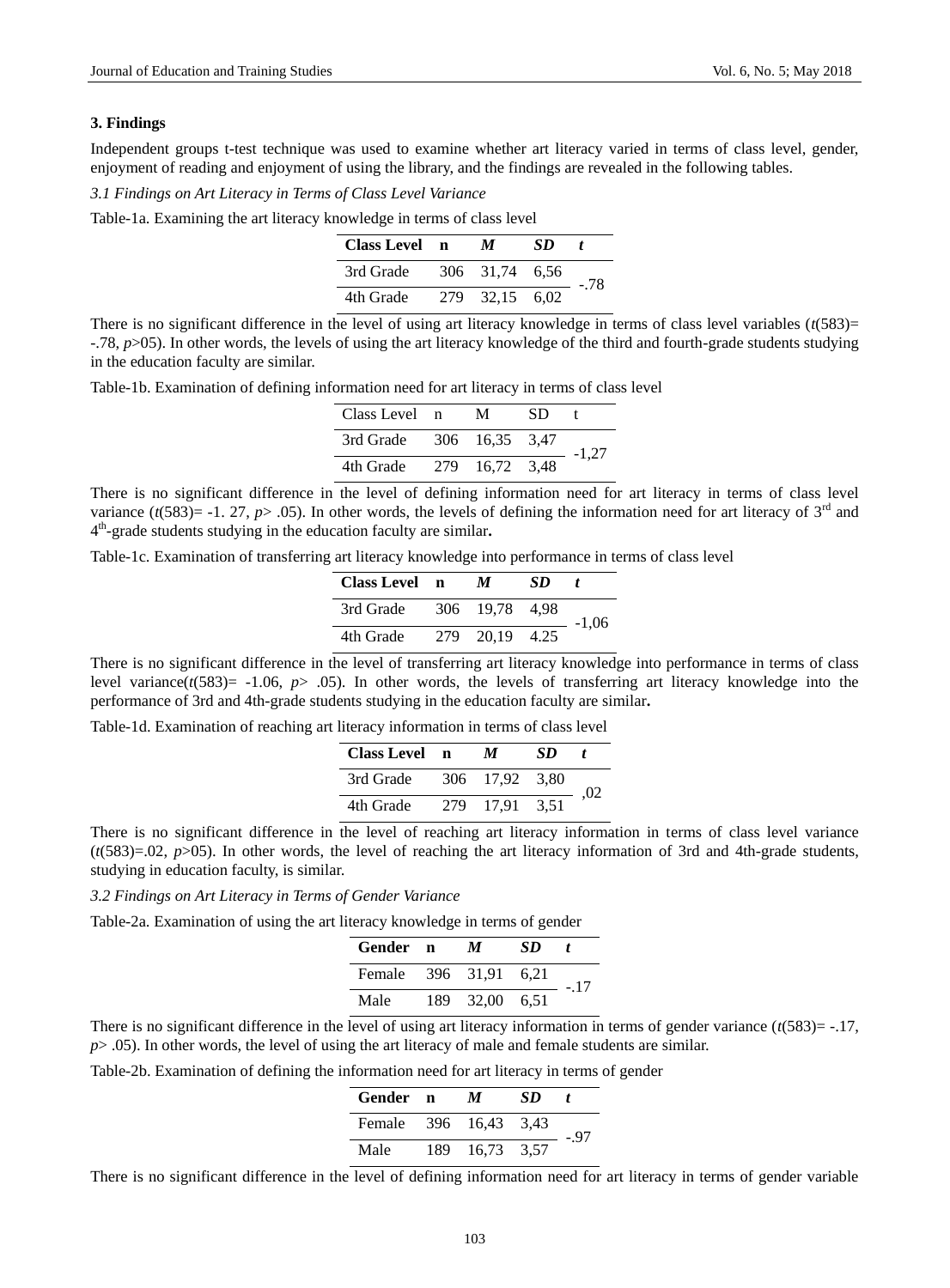$(t/583) = -0.97$ ,  $p > 0.05$ ). In other words, the levels of defining information need for art literacy of male and female students are similar**.**

| Table-2c. Examination of transferring art literacy knowledge into performance in terms of gender |  |  |  |  |  |  |  |
|--------------------------------------------------------------------------------------------------|--|--|--|--|--|--|--|
|--------------------------------------------------------------------------------------------------|--|--|--|--|--|--|--|

| Gender n |      | M              | SD |     |
|----------|------|----------------|----|-----|
| Female   |      | 396 19.98 4.71 |    | .05 |
| Male     | 189. | 19,96 4,53     |    |     |

There is no significant difference in the level of transferring art literacy knowledge into performance in terms of gender variable  $(t(583)=.05, p> .05)$ . In other words, the levels of transferring art literacy knowledge into the performance of female and male students are similar.

|        |     | Twere you Enforcement of reaching the arc meracy information in terms of geneer |      |         |  |
|--------|-----|---------------------------------------------------------------------------------|------|---------|--|
| Gender |     | M                                                                               | SD   |         |  |
| Female | 396 | 17,76                                                                           | 3,54 | $-1,52$ |  |
| Male   | 189 | 18,25                                                                           | 3,87 |         |  |

Table-2d. Examination of reaching the art literacy information in terms of gender

There is no significant difference in the level of reaching the art literacy information in terms of gender variable  $(t(583) = -1.52, p > .05)$ . The levels of reaching art literacy information of male and female students are similar.

#### *3.3 Findings on the art literacy in terms of the enjoyment of reading art books*

|  |  |  |  | Table-3a. Examination of using the art literacy knowledge in terms of enjoyment of reading art books |  |  |
|--|--|--|--|------------------------------------------------------------------------------------------------------|--|--|
|--|--|--|--|------------------------------------------------------------------------------------------------------|--|--|

| Enjoyment of reading art books n |     | M     | SD   |         |  |
|----------------------------------|-----|-------|------|---------|--|
| Yes                              | 236 | 34,05 | 5,88 | $6.91*$ |  |
| No                               | 349 | 30,52 | 6.20 |         |  |

 $*p$  < .05

There is a significant difference in the level of using art literacy information of art students in terms of enjoying reading art books ( $t$ (583) = 6.91,  $p$ < .05). In other words, the level of using the art literacy by individuals who enjoy reading art books is higher than those who do not enjoy reading art books.

| Table-3b. Examination of defining the information need for art literacy in terms of the enjoyment of reading art books |  |  |
|------------------------------------------------------------------------------------------------------------------------|--|--|
|------------------------------------------------------------------------------------------------------------------------|--|--|

| Enjoyment of reading art books n |     |       | <b>SD</b> |         |
|----------------------------------|-----|-------|-----------|---------|
| Yes                              | 236 | 17.60 | 3,20      | $6,33*$ |
| No                               | 349 | 15.80 | 3,47      |         |

 $*p$  < .05

There is a significant difference in the level of describing information need for art literacy in terms of enjoyment of reading art books variable  $(t(583)= 6.33, p< .05)$ . In other words, the level of defining the information need for art literacy is higher in the students enjoying reading art books in comparison with the ones who do not enjoy reading art books.

Table 3c. Examination of transferring art literacy knowledge into performance in terms of enjoyment of reading art books

| Enjoyment of reading art books n |     | M     | SD                                |         |
|----------------------------------|-----|-------|-----------------------------------|---------|
| Yes                              | 236 | 21,07 | $\overline{\phantom{a}}$<br>4, 1. | $4,78*$ |
| No                               | 349 | 19.23 | 4.42                              |         |
|                                  |     |       |                                   |         |

\*p $< .05$ 

There is a significant difference in the level of transferring art literacy knowledge into performance in terms of enjoyment of reading art books variance  $(t(583)= 4.78, p< .05)$ . In other words, the level of transferring art literacy knowledge into the performance of students who enjoy reading art books is higher than those who dislike reading art books.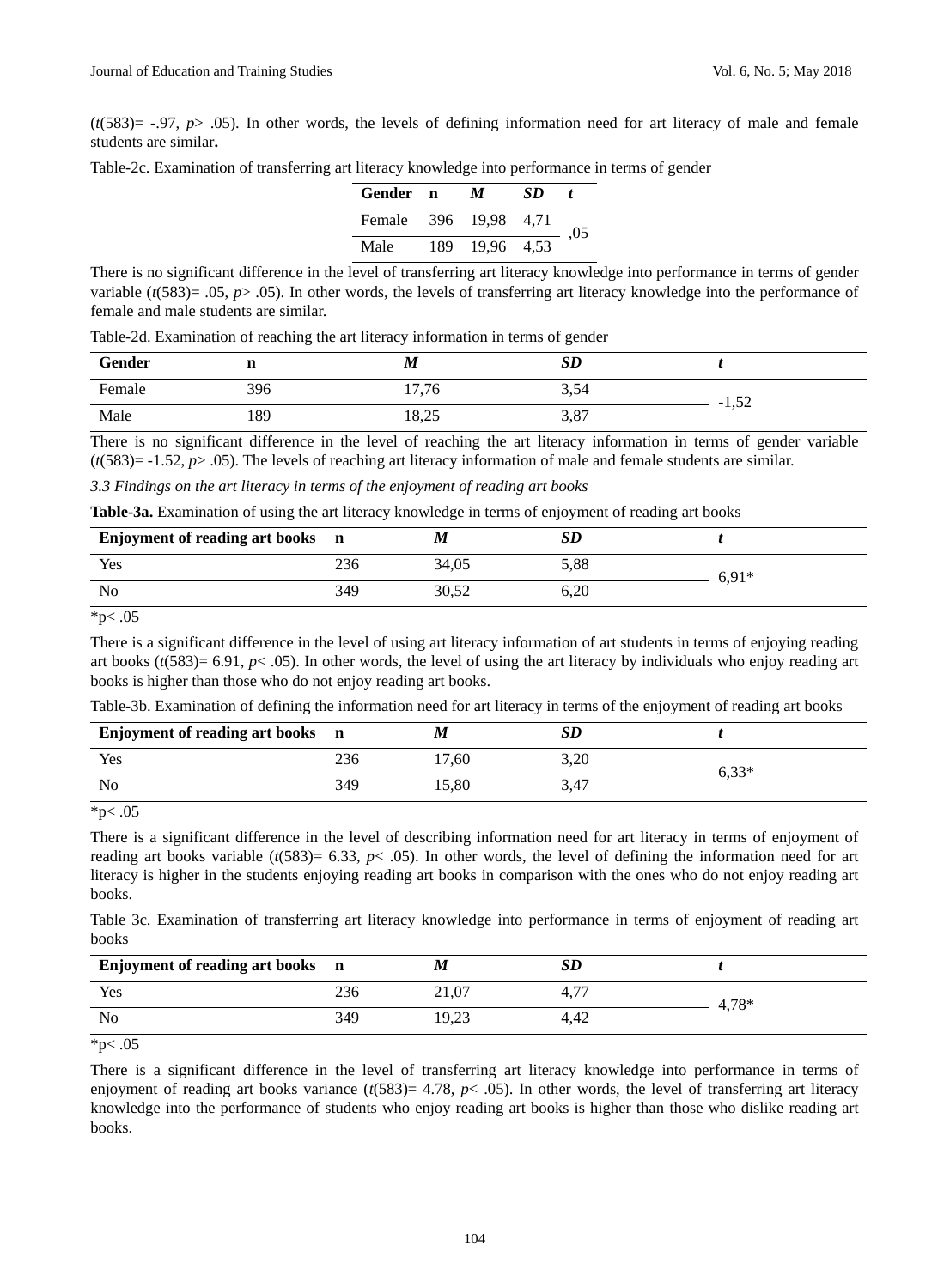| Enjoyment of reading art n<br>books |  |     | M     | SD   |         |
|-------------------------------------|--|-----|-------|------|---------|
| Yes                                 |  | 236 | 18,58 | 3,44 | $3,63*$ |
| No                                  |  | 349 | 17.47 | 3,74 |         |

Table 3d. Examination of reaching the art literacy information in terms of enjoyment of reading art books

 $*p$  < .05

There is a significant difference in the level of reaching art literacy information in terms of the enjoyment of reading art books variable  $(t(583)=3.63, p<.05)$ . In other words, the level of reaching the art literacy information is higher in students enjoying reading art books in comparison to those who dislike reading art books.

*3.4 Findings of Art Literacy in Terms of Enjoyment of doing Research in the Library*

Table-4a. Examining the use of the art literacy knowledge in terms of the enjoyment of doing research in the library

| Enjoyment of doing research in n<br>the library |     | M     | <b>SD</b> |         |
|-------------------------------------------------|-----|-------|-----------|---------|
| Yes                                             | 362 | 32.63 | 6,15      | $3.40*$ |
| N <sub>o</sub>                                  | 223 | 30.82 | 6.42      |         |

\*p $< .05$ 

There is a significant difference in the level of using the art literacy information of students in terms of enjoyment of doing research in the library  $(t(583)= 3.40, p< .05)$ . In other words, the level of using the art literacy knowledge by individuals who enjoy doing research in the library is higher than those who do not.

Table 4b. Examining the definition of information need for art literacy in terms of enjoyment of doing research in the study

| Enjoyment of doing research in n<br>the library |     |       | <b>SD</b> |         |
|-------------------------------------------------|-----|-------|-----------|---------|
| Yes                                             | 362 | 16.94 | 3,34      | $3.74*$ |
| No                                              | 223 | 15,85 | 3,58      |         |

 $*p$  < .05

There is a significant difference in the level of defining the information need for art literacy in terms of enjoyment of doing research in the library (*t*(583)= 3.74, *p*< .05). In other words, the level of defining information need for art literacy is higher in the students who enjoy doing research in the library than those who do not.

Table 4c. Examination of transferring art literacy knowledge into performance in terms of enjoyment of doing research in the library

| Enjoyment of doing researches n<br>in the library |     | IИ    | SD   |         |
|---------------------------------------------------|-----|-------|------|---------|
| Yes                                               | 362 | 20.50 | 4,78 | $3,51*$ |
| No                                                | 223 | 19.12 | 4,31 |         |

 $*p$  < .05

There is a significant difference in the level of transferring knowledge of art literacy into performance in terms of enjoyment of doing research in the library  $(t(583)= 3.51, p< .05)$ . In other words, the level of transferring art literacy knowledge into performance is higher in the students who enjoy doing research in the library than those who do not.

Table 4d. Examination of reaching art literacy information in terms of enjoyment of doing research in the library

| Enjoyment of doing research in n<br>the library |     | М     | <b>SD</b> |         |
|-------------------------------------------------|-----|-------|-----------|---------|
| Yes                                             | 362 | 18.27 | 3,48      | $3.02*$ |
| No                                              | 223 | 17.34 | 3,86      |         |

\*p $< .05$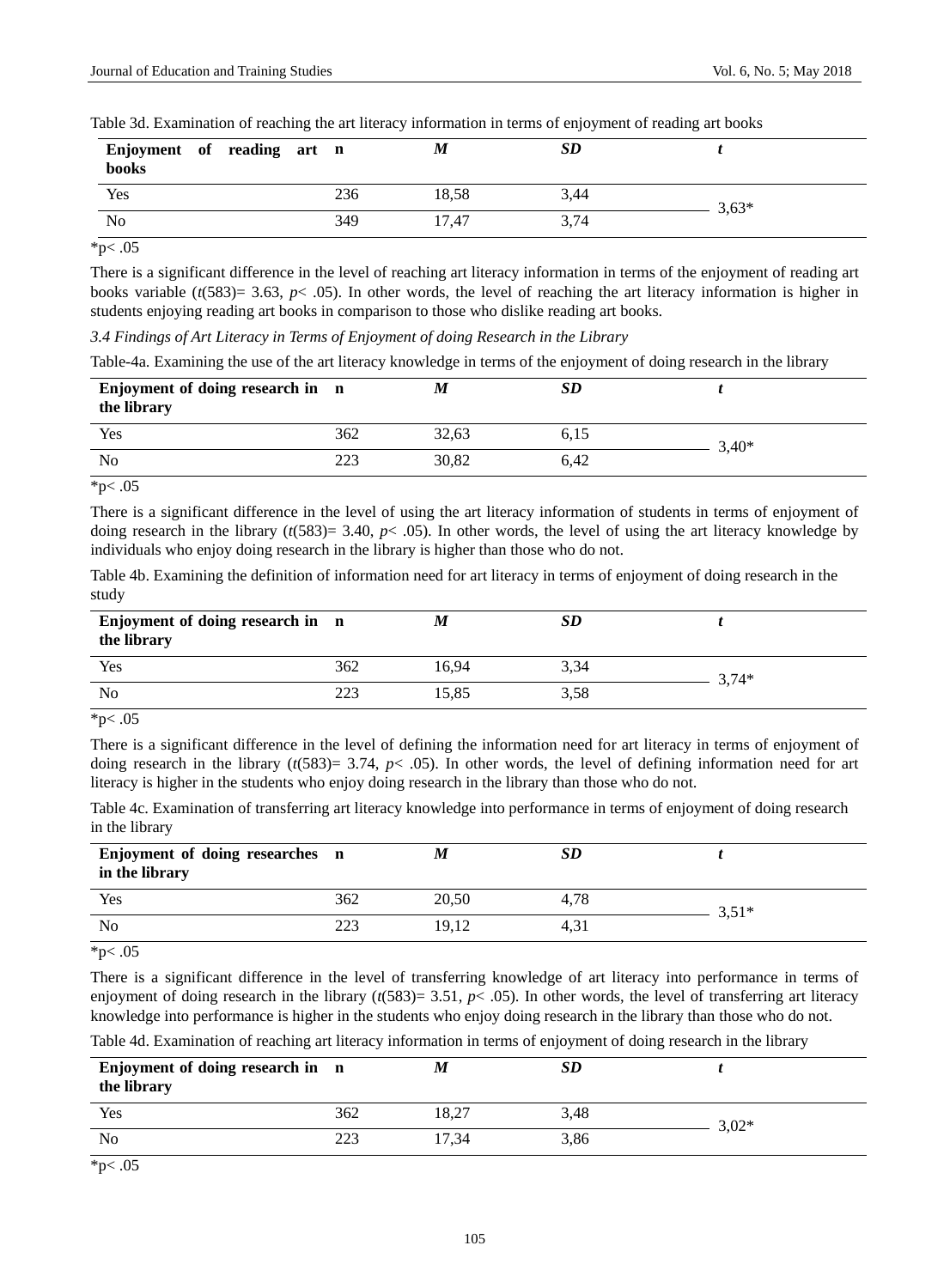There is a meaningful difference in the level of reaching the art literacy information in terms of enjoyment of doing research in the library ( $t(583)=3.02$ ,  $p<-0.05$ ). In other words, the level of reaching the art literacy information is higher in the students who enjoy doing research in the library than those who do not.

## *3.5 Findings Related to Art Literacy in Terms of Reading Frequency*

One-way ANOVA technique was used to analyze whether there was a significant difference in using the art literacy knowledge, defining the information need for art literacy, transferring the art literacy knowledge into performance and reaching the art literacy information in terms of frequency of reading.

|                                                                                                                                                | <b>Variance</b> |
|------------------------------------------------------------------------------------------------------------------------------------------------|-----------------|
| Daily<br>35.20<br>67<br>the<br><b>Between</b><br>1165.09<br>291.27<br>4                                                                        |                 |
| 1-2<br>31.92<br>92<br>Groups<br>Once a Week                                                                                                    |                 |
| <b>Using</b><br>literacy<br>art<br>1-4<br>Twice a week<br>$7.65*$<br>57<br>22079.04<br>580<br>38,67<br>33.07<br>Within the Groups<br>knowledge |                 |
| $1-5$<br>31,58<br>273<br>Once a month                                                                                                          |                 |
| Total<br>23244.14<br>584<br>30.04<br>96<br>í do not read                                                                                       |                 |

Table 5a. Examination of art literacy in terms of frequency of reading books

*\*p*<.05

In terms of frequency of reading books, a significant difference was found in the level of using art literacy information  $(F(4, 580) = 7.65, p<0.05)$ . Tukey test was conducted to determine the source of the difference. In this respect, the level of using art literacy knowledge is higher in students who read books daily than those who read a book once a month or who do not read at all.

|  |  |  |  | Table 5b. Examination of defining information need for art literacy in terms of frequency of reading books |
|--|--|--|--|------------------------------------------------------------------------------------------------------------|
|  |  |  |  |                                                                                                            |

| <b>Dimension</b> |      | <b>Reading Frequency</b> |               |   | $\mathbf n$ | M     | <b>Variance</b><br><b>Source</b> | Of<br><b>Sum</b><br><b>Squares</b> | sd  | Average<br>of<br><b>Squares</b> | F       | Variance |
|------------------|------|--------------------------|---------------|---|-------------|-------|----------------------------------|------------------------------------|-----|---------------------------------|---------|----------|
|                  |      |                          | Daily         |   | 67          | 18,22 | Between the                      | 317.90                             | 4   | 79.48                           |         |          |
|                  |      |                          | Once a Week   |   | 92          | 16,69 | Groups                           |                                    |     |                                 |         |          |
| <b>Defining</b>  |      | 3.                       | Twice         | a | 57          | 16,81 | Within<br>the                    | 6728,56                            | 580 | 11,60                           |         | 1-4      |
| information      | need |                          | Week          |   |             |       | Groups                           |                                    |     |                                 | $6.85*$ | $1 - 5$  |
| for art literacy |      | 4.                       | Once          | a | 273         | 16.38 |                                  |                                    |     |                                 |         |          |
|                  |      |                          | month         |   |             |       | Total                            | 7046.46                            | 584 |                                 |         |          |
|                  |      |                          | I do not read |   | 96          | 15.45 |                                  |                                    |     |                                 |         |          |

*\*p*<.05

In terms of frequency of reading books, there is a significant difference in the level of defining information need for art literacy (*F*(4, 580)= 6.85, *p*< .05). Tukey test was conducted to determine the source of the difference. In this respect, the level of defining information need for art literacy is higher in students who read books daily than those who read a book once a month or who do not read at all.

Table 5c. Examination of transferring art literacy knowledge into performance in terms of frequency of reading books

| <b>Dimension</b>      |    | <b>Reading Frequency</b> |   | $\mathbf n$ | M     | Variance<br><b>Source</b> | Of<br>Sum<br><b>Squares</b> | sd             | Average<br>of<br><b>Squares</b> | F     | <b>Variance</b> |
|-----------------------|----|--------------------------|---|-------------|-------|---------------------------|-----------------------------|----------------|---------------------------------|-------|-----------------|
|                       |    | Dailv                    |   | 67          | 22,46 | Between                   |                             |                |                                 |       | $1-2$           |
|                       | 2. | Once                     | a | 92          | 20,07 | the Groups                | 724.04                      | $\overline{4}$ | 181.01                          |       | $1 - 4$         |
| <b>Transferring</b>   |    | Week                     |   |             |       |                           |                             |                |                                 |       | $1-5$           |
| art                   | 3. | Twice                    | a | 57          | 20,66 | Within<br>the             | 11898,59                    | 580            | 20,52                           | 8,82* | $3 - 5$         |
| literacy<br>knowledge |    | Week                     |   |             |       | <b>Groups</b>             |                             |                |                                 |       |                 |
| into performance      | 4. | Once                     | a | 273         | 19.78 |                           |                             |                |                                 |       |                 |
|                       |    | month                    |   |             |       | Total                     | 12622.63                    | 584            |                                 |       |                 |
|                       |    | do not read              |   | 96          | 18.29 |                           |                             |                |                                 |       |                 |

*\*p*<.05

In terms of the frequency of reading books, it was ascertained that there was a significant difference in the level of transferring art literacy knowledge into performance  $(F(4, 580) = 8.82, p < .05)$ . Tukey test was conducted to determine the source of the difference. At the end of the Tukey test, the level of transferring art literacy knowledge into performance is higher in students who read books daily than those who read a book once a month or who do not read at all. The level of transferring art literacy knowledge into performance in students who read books twice a week is higher than those who never read.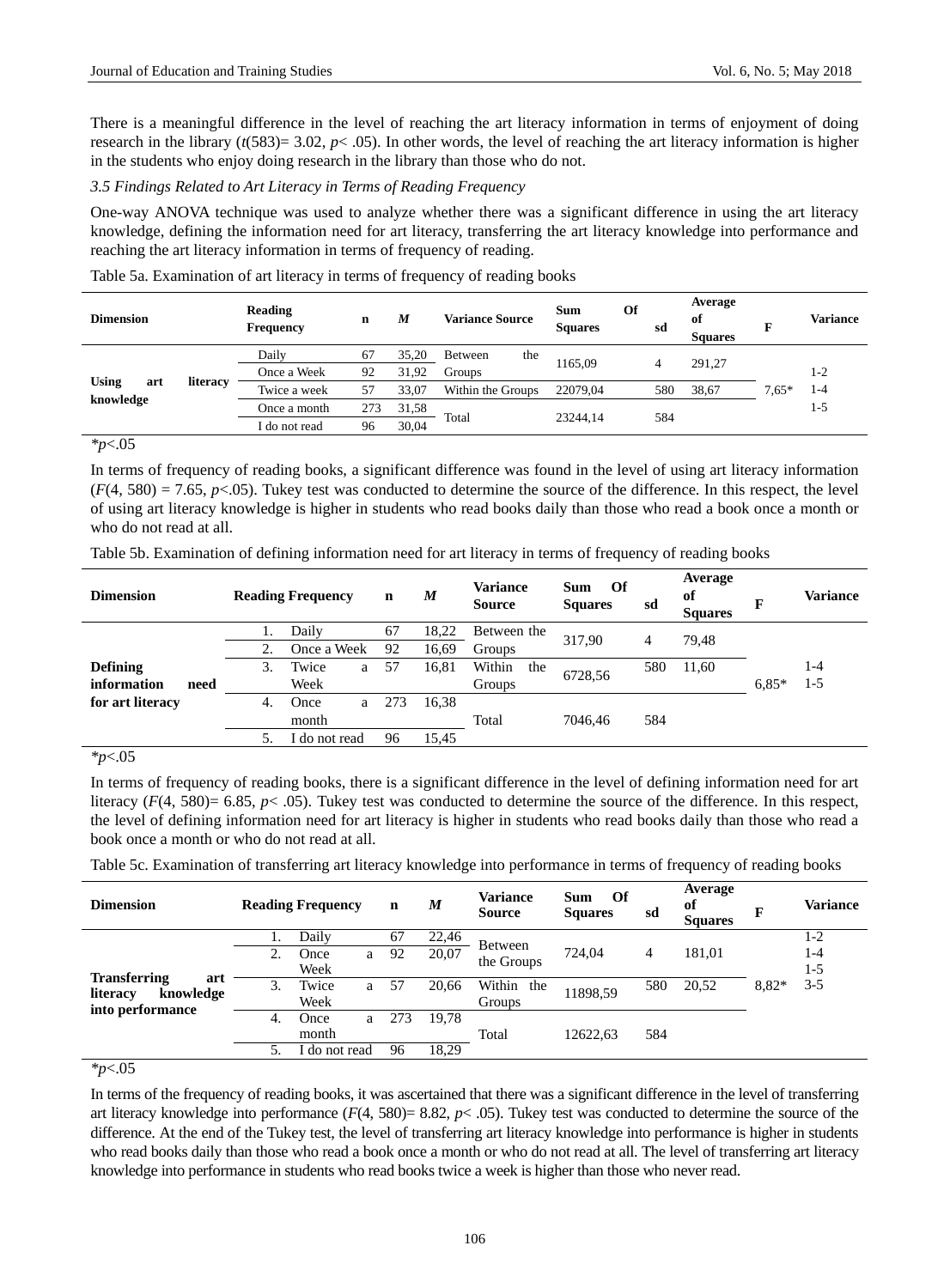| <b>Dimension</b> |     |    | <b>Reading Frequency</b> |   | n   | $\boldsymbol{M}$ | <b>Variance</b><br><b>Source</b> |     | Of<br><b>Sum</b><br><b>Squares</b> | sd  | Average<br>of<br><b>Squares</b> |  | <b>Variance</b> |
|------------------|-----|----|--------------------------|---|-----|------------------|----------------------------------|-----|------------------------------------|-----|---------------------------------|--|-----------------|
|                  |     |    | Daily                    |   | 67  | 19,33            | Between the                      |     | 184.25                             | 4   | 46,06<br>13,15<br>3,50          |  |                 |
|                  |     |    | Once a Week              |   | 92  | 17.87            | Groups                           |     |                                    |     |                                 |  |                 |
| Reaching         | art | 3. | Twice                    | a | 57  | 17,75            | Within                           | the | 7628,07                            | 580 |                                 |  | $1-5$           |
| literacy         |     |    | Week                     |   |     |                  | Groups                           |     |                                    |     |                                 |  |                 |
| information      |     | 4. | Once                     | a | 273 | 17.86            |                                  |     |                                    |     |                                 |  |                 |
|                  |     |    | month                    |   |     |                  | Total                            |     | 7812.32                            | 584 |                                 |  |                 |
|                  |     |    | do not read              |   | 96  | 17,22            |                                  |     |                                    |     |                                 |  |                 |

Table 5d. Examination of reaching art literacy information in terms of frequency of reading books

 $\frac{1}{2}$ *\*p* < 05

There is a significant difference in the level of reaching the art literacy information in terms of frequency of reading books  $(F(4, 580)= 3.50, p< .05)$ . Tukey test was conducted to determine the source of the difference. At the end of Tukey test, the level of reaching art literacy information is higher in the students who read daily than those who do not read at all.

*3.6 Examination of Art Literacy in Terms of Department Variable*

Table 6a. Examination of the level of using art literacy knowledge in terms of department variance

| <b>Dimension</b> |     | <b>Department</b>               | $\mathbf n$ | M     | <b>Variance</b><br><b>Source</b> | Of<br><b>Sum</b><br><b>Squares</b> | sd  | Average<br>of<br><b>Squares</b> | F       | <b>Variance</b> |
|------------------|-----|---------------------------------|-------------|-------|----------------------------------|------------------------------------|-----|---------------------------------|---------|-----------------|
|                  |     | 1. Classroom teaching           | 149         | 31,88 | Between the                      |                                    |     |                                 |         |                 |
|                  |     | Social<br><b>Sciences</b><br>2. | 124         | 32,40 | Groups                           | 930,85                             | 6   | 155,14                          |         | $3-4$           |
|                  |     | Teaching                        |             |       |                                  |                                    |     |                                 |         | $3 - 5$         |
|                  |     | 3. Turkish Teaching             | 42          | 35,48 | Within<br>the                    | 22313,28                           | 578 | 38,60                           |         |                 |
| <b>Using</b>     | art |                                 |             |       | Groups                           |                                    |     |                                 |         |                 |
| literacy         |     | Psychological<br>4.             | 59          | 29.96 |                                  |                                    |     |                                 | $4.02*$ |                 |
| knowledge        |     | Counseling and Guidance         |             |       |                                  |                                    |     |                                 |         |                 |
|                  |     | 5. Mathematics Teaching         | 92          | 30,72 |                                  |                                    |     |                                 |         |                 |
|                  |     | 6. Science Teaching             | 89          | 32,25 | Total                            | 23244.14                           | 584 |                                 |         |                 |
|                  |     | Education<br>7.<br>Computer     | 30          | 32.07 |                                  |                                    |     |                                 |         |                 |
|                  |     | Instructional<br>and            |             |       |                                  |                                    |     |                                 |         |                 |
|                  |     | Technology                      |             |       |                                  |                                    |     |                                 |         |                 |

*\*p*<.05

In terms of department variance, there was a significant difference in the level of using art literacy information (*F*(6, 578)= 4.02,  $p$ < .05). Tukey test was conducted to determine the source of the difference. In this respect, the level of using art literacy knowledge of students studying in Turkish teaching department is higher than students of psychological counseling and mathematics teaching.

Table 6b. Examination of defining information need for art literacy in terms of department variable

| <b>Dimension</b>                                        | <b>Department</b>                                                          | n           | $\boldsymbol{M}$ | <b>Variance</b><br><b>Source</b> |     | <b>Sum</b><br><b>Squares</b> | of | sd  | Average of<br><b>Squares</b> | F       | <b>Variance</b> |  |
|---------------------------------------------------------|----------------------------------------------------------------------------|-------------|------------------|----------------------------------|-----|------------------------------|----|-----|------------------------------|---------|-----------------|--|
|                                                         | Classroom<br>1.<br>teaching<br>2. Social<br>Sciences<br>Teaching           | 149<br>124  | 16,57<br>16,52   | Between<br>Groups                | the | 202,87                       |    | 6   | 33,81                        |         | $3 - 4$         |  |
|                                                         | 3. Turkish Teaching                                                        | 42<br>18,12 |                  | Within<br>Groups                 | the | 6843,59                      |    | 578 | 11,84                        |         | $3 - 5$         |  |
| <b>Defining</b><br>information need<br>for art literacy | Psychological<br>4.<br>Counseling<br>and<br>Guidance                       | 59          | 15,83            |                                  |     |                              |    |     |                              | $2,86*$ |                 |  |
|                                                         | 5.<br>Mathematics<br>Teaching                                              | 92          | 15,85            |                                  |     | 7046,46                      |    |     |                              |         |                 |  |
|                                                         | 6. Science Teaching<br>7.<br>Computer<br>Education<br>and<br>Instructional | 89<br>30    | 16,57<br>17,43   | Total                            |     |                              |    | 584 |                              |         |                 |  |
|                                                         | Technology                                                                 |             |                  |                                  |     |                              |    |     |                              |         |                 |  |

*\*p*<.05

In terms of department variable, it was revealed that there was a significant difference in the level of defining information need for art literacy  $(F(6, 578)) = 2.86$ ,  $p < .05$ ). Tukey test was conducted to determine the source of the difference. In this respect, the level of defining the information need for art literacy of students studying at Turkish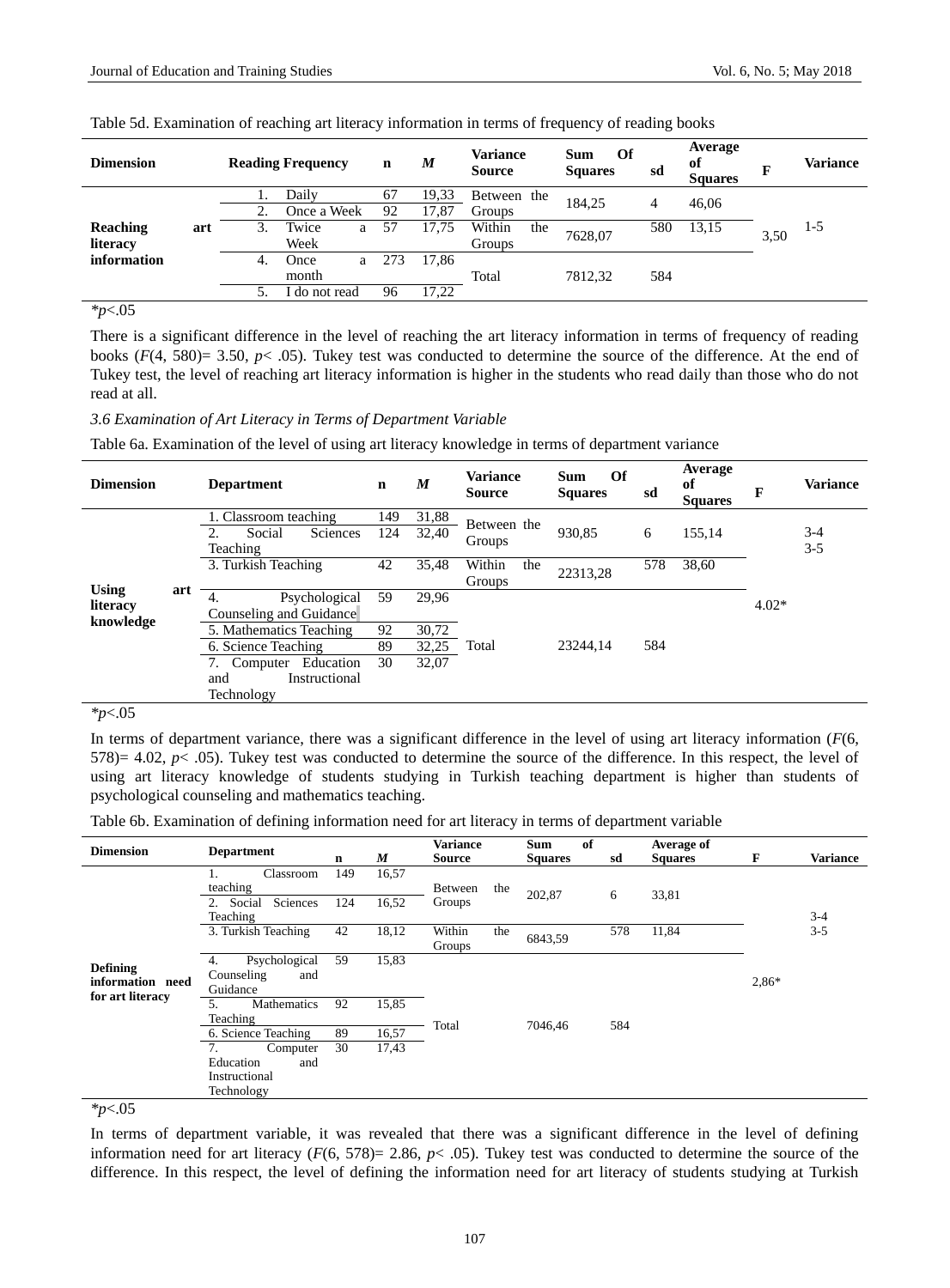| teaching department is higher than the students studying at psychological counseling and mathematics teaching. |  |
|----------------------------------------------------------------------------------------------------------------|--|
| Table 6c. Examination of transferring art literacy knowledge into performance in terms of department variable  |  |

| <b>Dimension</b>             | <b>Department</b><br>$\mathbf n$ |             |       |               | M        | <b>Variance</b><br><b>Source</b> | Of<br>Sum<br><b>Squares</b> | sd   | Average<br>of<br><b>Squares</b> | F |
|------------------------------|----------------------------------|-------------|-------|---------------|----------|----------------------------------|-----------------------------|------|---------------------------------|---|
|                              | 1. Classroom teaching            |             | 20,03 | Between the   | 159.93   | 6                                | 26,66                       |      |                                 |   |
|                              | 2. Social Sciences Teaching      | 124         | 20,17 | Groups        |          |                                  |                             |      |                                 |   |
|                              | 3. Turkish Teaching              | 42          | 21,26 | Within<br>the | 12462.70 | 578                              | 21,56                       |      |                                 |   |
| Transferring art<br>literacy |                                  |             |       | Groups        |          |                                  |                             |      |                                 |   |
| knowledge<br>into            | Psychological<br>59<br>4.        |             | 19.44 |               |          |                                  |                             | 1,24 |                                 |   |
| performance                  | Counseling and Guidance          |             |       |               |          |                                  |                             |      |                                 |   |
|                              | 5. Mathematics Teaching          | 92          | 19,37 | Total         | 12622.63 | 584                              |                             |      |                                 |   |
|                              | 6. Science Teaching              | 89<br>20,30 |       |               |          |                                  |                             |      |                                 |   |
|                              | 7. Computer Education and        | 30          | 19,05 |               |          |                                  |                             |      |                                 |   |
|                              | <b>Instructional Technology</b>  |             |       |               |          |                                  |                             |      |                                 |   |

In terms of department variable, there was no significant difference in the level of transferring art literacy knowledge into performance  $(F(6, 578)=1.24, p>0.05)$ . The level of transferring art literacy knowledge into the performance of the students is similar in terms of department variable.

| <b>Dimension</b>                       | <b>Department</b>                                                 |             |                  | <b>Variance</b>         |     | <b>Of</b><br><b>Sum</b> |     | Average of     |              |
|----------------------------------------|-------------------------------------------------------------------|-------------|------------------|-------------------------|-----|-------------------------|-----|----------------|--------------|
|                                        |                                                                   | $\mathbf n$ | $\boldsymbol{M}$ | <b>Source</b>           |     | <b>Squares</b>          | sd  | <b>Squares</b> | $\mathbf{F}$ |
|                                        | Classroom<br>1.<br>teaching                                       | 149         | 17,69            | Between                 | the | 167,51                  | 6   | 27,92          |              |
|                                        | 2. Social Sciences<br>Teaching                                    | 124         | 17,77            | Groups                  |     |                         |     |                |              |
|                                        | 3. Turkish Teaching                                               | 42          | 17,95            | Within<br>the<br>Groups |     | 7644,82                 | 578 | 13,23          |              |
| <b>Using art literacy</b><br>knowledge | Psychological<br>4.<br>Counseling<br>and<br>Guidance              | 59          | 17,01            |                         |     |                         |     |                | 2,01         |
|                                        | Mathematics<br>5.<br>Teaching                                     | 92          | 18,06            | Total                   |     | 7812,32                 | 584 |                |              |
|                                        | 6. Science Teaching                                               | 89          | 18,33            |                         |     |                         |     |                |              |
|                                        | 7.<br>Computer<br>Education<br>and<br>Instructional<br>Technology | 30          | 19,67            |                         |     |                         |     |                |              |

Table 6d. Examining of reaching art literacy information in terms of department variance

No significant difference in the level of reaching art literacy information was found in terms of department variable (*F*(6, 578)=2.01, *p*> .05). Hence, the levels of reaching art literacy information of art education students are similar.

## **4. Conclusion**

According to the results obtained from the findings of this study, it was detected that art literacy level of the students were similar in terms of grade level and gender. When the criteria whether the students like reading art books was observed, it was realized that the art literacy levels of the students enjoying reading books were higher than the students who did not like reading books. These results are consistent with our expectation. Because it is seen how important the habits and attitudes are in human life. When the criteria of enjoying doing research in the library was evaluated, it was realized that the art literacy level of the students enjoying doing research in the library was higher than the students who did not like doing research. In terms of reading frequency; the art literacy level of students who read books on a daily basis was higher than the students who read one book in a month and who read not at all. In terms of the departments; it was observed that the students studying at Turkish Teaching department were more capable in utilizing knowledge of art literacy and defining the need for knowledge of art literacy in comparison with students studying at Psychological Counseling and Guidance and Mathematics Teaching. However, it has been ascertained that there is no significant difference in terms of transforming the knowledge to the performance and using the knowledge between different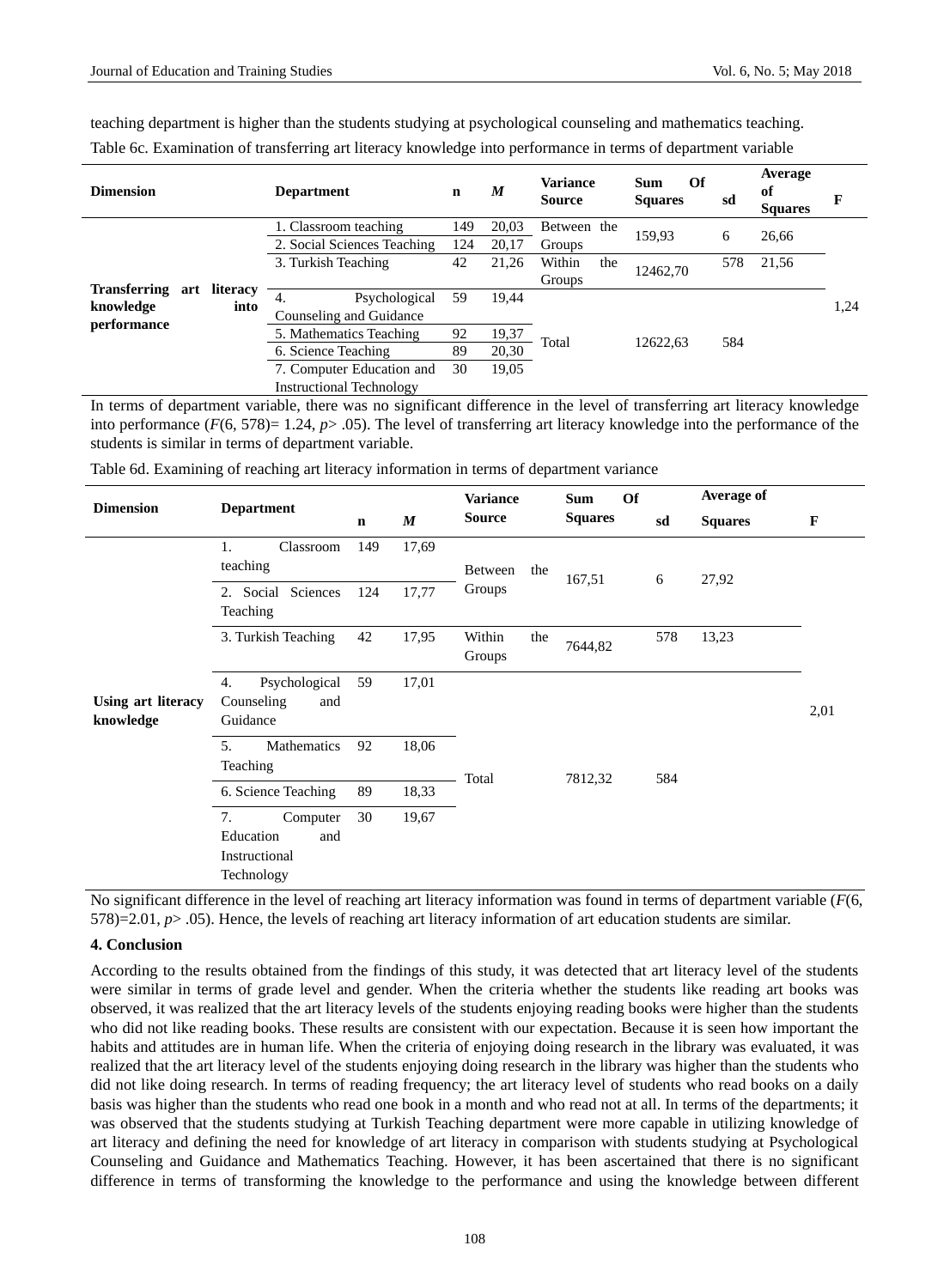departments. The reason for this result may be the fact that the students of Turkısh Language Teaching program read more books and encounter more written texts than other programs of the faculty. Sever, Kaya and Aslan (2006), state that the aim of Turkısh Language Teaching is to train individuals who have acquired reading habit, think and are sensitive and thoughtful. Because of this reason, these candidates may develop the sensitivity to art just as they do for the general aim at their programs.

#### **5. Suggestions**

It is ascertained that the curriculum (mathematics and science lessons) is not sufficient to the development of young people and children in creativity or in any area since it is the most active time for the thinking ability of children and youth. Hence, it is necessary to include compulsory art lessons with appropriate content and time just as mathematics and science lessons. Furthermore, it is essential to include non-verbal, concrete intuitive thinking approaches aiming to make individuals more active as well as to develop them more. Thus the curriculum can play a prominent role in the training of creative individuals in each field. Workshops for arts education and training should be suitable for the purpose and appropriate equipment should be used. It is necessary to have appropriate tools and equipment to use in the workshops so that the students may develop their handcraft skills and learn different methods and techniques as well as develop their creativity with these practices. Hence, the children and young people shall use appropriate techniques and methods at every stage of their education in order to express themselves in different artistic ways, to develop their sense of responsibility and contribute to their personal development. During the art education, it should be strived to develop the personality of each person. Throughout art education, students should be given enough theoretical knowledge, they should be encouraged to think and speak. Theoretical information should be provided with visual materials (museum and gallery visits, etc.) related to the subject and technique before the application, students should be given brainstorming opportunity before the study by asking questions and providing answers, and the application shall commence after the brainstorming. In addition, the love for art, awareness, and desire for art shall be promoted since the artworks contribute greatly to the spiritual development of children and young people in particular.

#### **References**

- Alpan-Bangir, G. (2008). Visual Literacy and Technology of Instruction. *Yuzuncu Yıl University Faculty of Education Journal, 5*(2), 74-102.
- Barton, G. (2013). The Arts and Literacy: What Does it Mean to be Arts Literate? *International Journal of Education & the Arts, 14*(18), 22.
- Buyurgan, S., & Buyurgan, U. (2012). *Art Education and Instruction*, (3rd Edition), Ankara: Pegem Publishing.
- Cs kos, C., &Dohány, G. (2016). Connections Between Music Literacy and Music-Related Background Variables: An Empirical Investigation. *Visions of Research in Music Education*, *28*.
- Fraenkel, J. E., Wallen, N. E., & Hyun, H. H. (2011). *How to design and evaluate research in education* (8th ed). New York, NY: McGraw-Hill.
- Gunduz-Kalan, Ö. (2010). Media Literacy and pre-school children: a survey on parent's awareness about media literacy. *Istanbul University Communication Faculty Journal, 1*(39), 59-73.
- Gunes, G., Colaklar, H., Bicen Aras, B., & Turan, A. (2016). Approaches to Media Literacy*. Conference on Information Systems, Platforms, Architectures and Technologies, 244-248*. Istanbul: Marmara University.
- Heinich, R. Molenda, M., & Russel, J. D. (1989) Instructional media and new technologies of ınstruction. (Third Edition). Macmillan Publishing Company.
- Keefe, E. B., & Copeland, S. R. (2011). Research & practice for persons with severe disabilities, *University of New Mexico Vol. 36*, No. 3-4, 92-99.
- Kısoglu, M. (2009). Investigation of the effects of student-centered teaching on the environmental literacy of teacher candidates, Unpublished Ph.D. Dissertation. Ataturk University, Erzurum.
- Kurbanoglu, S., & Akkoyunlu, B. (2002). The effectiveness of information literacy program implemented to teacher candidates and the relationship between information literacy skills and computer self-efficacy perception. *Hacettepe University Faculty of Education Journal, 22*, 98-105.
- National core arts standards: a conceptual framework for arts learning. Access date: 01.03.2018, http://www.nationalartsstandards.org/
- Okan-Akın, N., & Yucetoker, İ. (2016). Application of the art literacy scale in art teaching. *VIII. International Educational Research Congress*, 1296-1301. Canakkale.
- San, İ. (1985). Art and instruction Ankara: Ankara University Faculty of Education Publications.